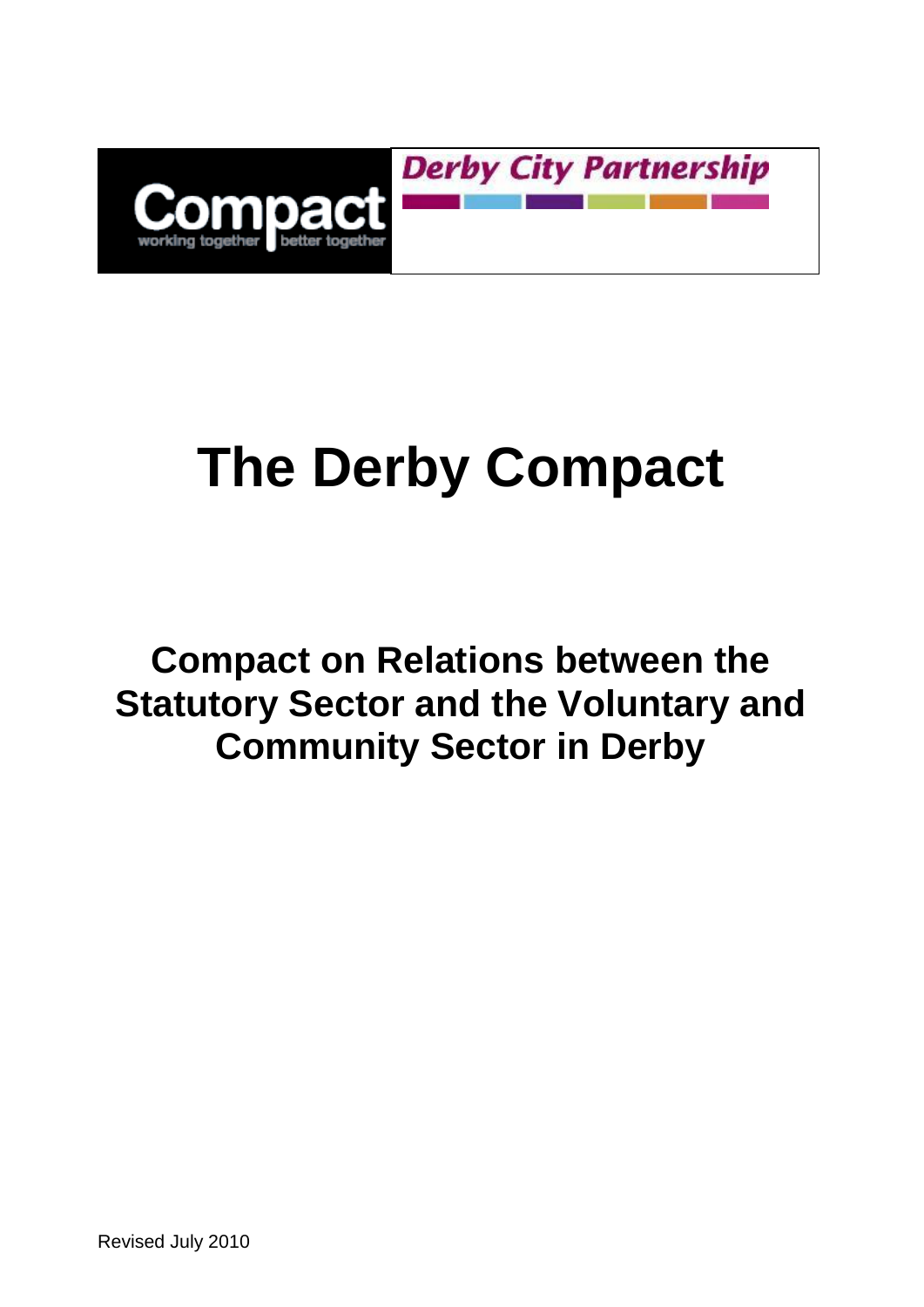## **Contents**

| 1                                                          | <b>Derby Compact principles</b>                                                                                                                                                                                                                                                                                                                                                                                                                                                                                                                                                                                                                        | $\boldsymbol{2}$                                                                                                        |
|------------------------------------------------------------|--------------------------------------------------------------------------------------------------------------------------------------------------------------------------------------------------------------------------------------------------------------------------------------------------------------------------------------------------------------------------------------------------------------------------------------------------------------------------------------------------------------------------------------------------------------------------------------------------------------------------------------------------------|-------------------------------------------------------------------------------------------------------------------------|
| $\boldsymbol{2}$<br>2.1                                    | Involvement in policy development<br>The National Compact commitments<br>2.2 Commitments for Derby Compact Partners<br>2.2.1 When to involve?<br>2.2.2 Who to involve?<br>2.2.3 How to involve?<br>2.3 Commitments for the third sector<br>2.3.1 Effective involvement                                                                                                                                                                                                                                                                                                                                                                                 | 3<br>$\begin{array}{c}\n33 \\ 33 \\ 4\n\end{array}$<br>5<br>5                                                           |
| 3 <sup>7</sup><br>3.1<br>3.2<br>3.3                        | <b>Allocating resources</b><br>The National Compact Commitments<br><b>Commitments for Derby Compact Partners</b><br>3.2.1 Planning<br>3.2.2 Choosing finance and funding options<br>3.2.3 Application and bidding processes<br>3.2.4 Understanding costs<br>3.2.5 Making decisions<br>3.2.6 Agreeing delivery terms<br>3.2.7 Making payments<br>3.2.8 Monitoring and reporting<br>3.2.9 Concluding a financial relationship<br>Commitments for the third sector<br>3.3.1 Contributing to planning<br>3.3.2 Making applications and bids<br>3.3.3 Agreeing delivery terms<br>3.3.4 Monitoring and reporting<br>3.3.5 When a financial relationship ends | 6<br>6<br>6<br>6<br>$\overline{7}$<br>$\overline{7}$<br>8<br>8<br>8<br>9<br>9<br>10<br>11<br>11<br>11<br>11<br>12<br>12 |
| 4<br>4.1<br>4.2<br>4.2.1<br>4.2.2<br>4.3<br>4.3.1<br>4.3.2 | <b>Advancing equality</b><br><b>National Compact Commitments</b><br>4.1.1 Working together for equality<br>4.1.2 Role of the Third Sector in Promoting equality and diversity<br><b>Commitments for Derby Compact Partners</b><br><b>Promoting Equality and Diversity</b><br>Representation and infrastructure<br>Commitments for the third sector<br>Promoting equality and diversity<br>Representation and infrastructure                                                                                                                                                                                                                            | 13<br>13<br>13<br>13<br>14<br>14<br>14<br>15<br>15<br>15                                                                |
| <b>Derby Compact Conflict Resolution Process</b>           |                                                                                                                                                                                                                                                                                                                                                                                                                                                                                                                                                                                                                                                        | 16                                                                                                                      |
| <b>Contact details</b>                                     |                                                                                                                                                                                                                                                                                                                                                                                                                                                                                                                                                                                                                                                        | 17                                                                                                                      |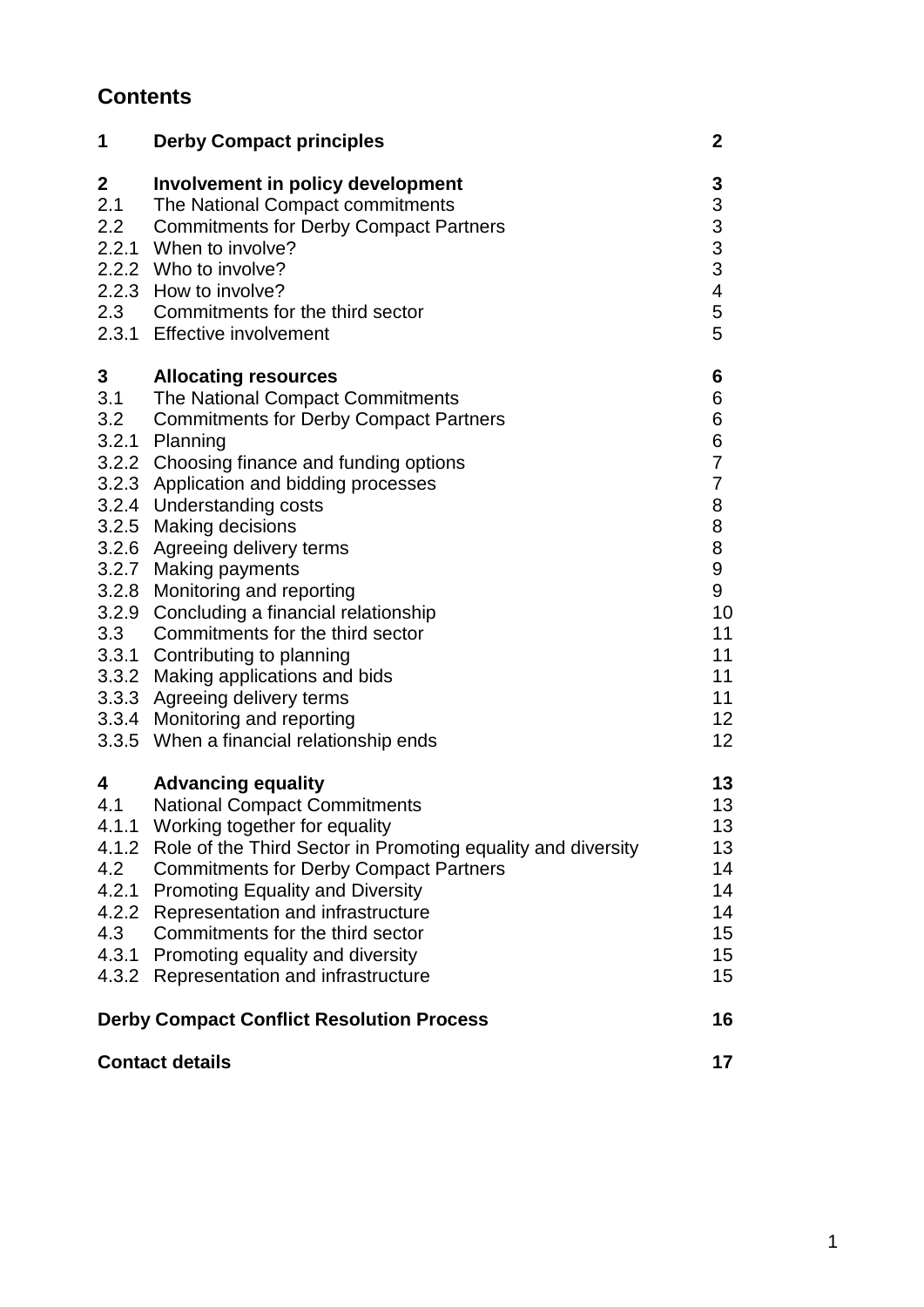# **1. Derby Compact Principles**

The Compact outlines the relationship between the statutory sector and the third sector, allowing them to work together more effectively to strengthen communities and improve people's lives. While there are many differences between the statutory and third sectors, which must be acknowledged and respected, the sectors have much in common. In particular, the statutory sector and the third sector share a common set of principles, which are at the heart of what they are trying to achieve. These principles make it clear that the Compact is neither a set of rules nor a bureaucratic burden, but a way of working that can help deliver real outcomes and improvements for people and communities. These principles have been created to help the statutory and the third sector build relationships and work together effectively in partnership.

The Compact's commitments put these shared principles into practice. They provide the framework for Local Compacts, which can tailor the national Compact to reflect distinctive local issues and partnership agreements

The shared principles of Derby Compact Partners are:

- **Respect:** Statutory partners and the third sector are accountable in different ways, but both need to act with transparency and integrity. Effective partnerships are built on mutual understanding and an appreciation of the differences between partners of the Compact.
- **Honesty:** It is only through open communication that strong partnerships can be built and maintained. Full and frank discussions should be the basis for resolving difficulties.
- **Independence:** The independence of the third sector is recognised and supported. This includes its right within the law to campaign, to comment on and to challenge government policy (whatever funding or other relationship may exist with government) and to determine and manage its own affairs.
- **Diversity:** The statutory and the third sector value a thriving civil society, which brings innovation and choice through a multitude of voices.
- **Equality:** Fairness for everyone, regardless of their background, is a fundamental goal, and government and the third sector will work together to achieve this.
- **Citizen empowerment:** By working together, the statutory and the third sector can deliver change that is built around communities and people, meeting their needs and reflecting their choices.
- **Volunteering:** The energy and commitment of people giving their time for the public good contributes to a vibrant society, and should be recognised and appreciated.

The statutory sector and the third sector are committed to the above principles.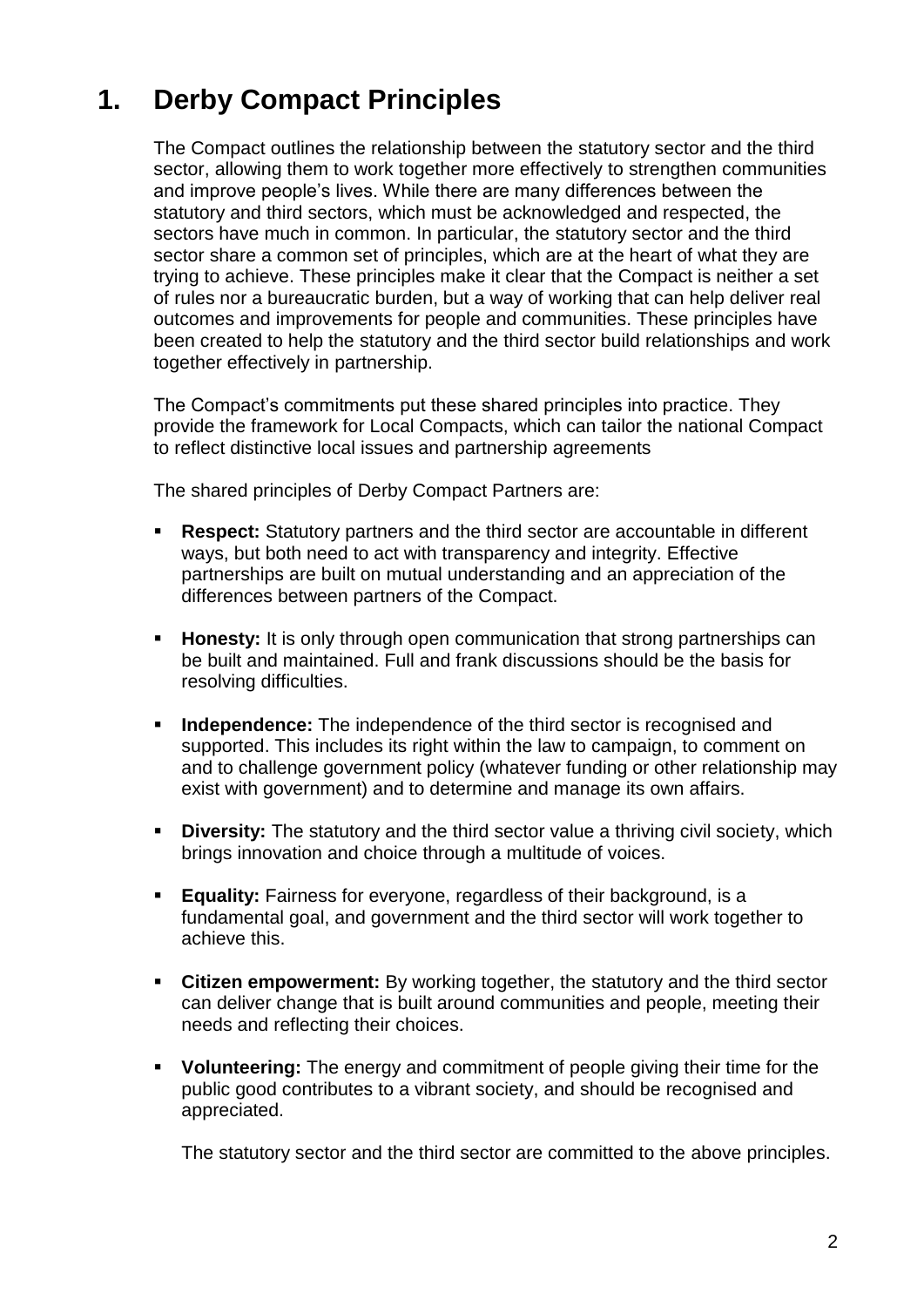# **2. Involvement in policy development**

## **2.1 The National Compact commitments**

Third sector organisations have expertise in many areas, often because they work directly with people and groups on the ground. This allows them to understand the needs of their beneficiaries and provide new and effective answers to problems. Involving and consulting the third sector can help statutory partners develop policies that meet the needs of people and communities.

Involving the third sector in policy development is a continuous process right from the earliest stages of policy development. It includes a range of methods from informal engagement to full-scale public consultation.

The Compact is consistent with the Government's Code of practice on consultation and the Cabinet Office's handbook 'Better together: improving consultation with the third sector', and should be used together with these documents.

# **2.2 Commitments for Derby Compact Partners**

#### **2.2.1 When to involve?**

Involving the third sector in policy development at the earliest stage possible will allow statutory sector partners to get the most out of the process. This will lead to more effective policies and programmes being developed.

Derby Compact Partners undertake to:

- Involve the third sector from the earliest stages of policy development, on all relevant issues likely to affect them. This can include empowering third sector organisations to start discussions within affected communities themselves.
- Inform the sector of progress in developing policy.
- I Identify implications for the third sector when assessing the impact of new policies, legislation and guidance.

#### **2.2.2 Who to involve?**

Spending time and resources helping third sector organisations make their voices heard helps ensure that their knowledge can contribute to policy development.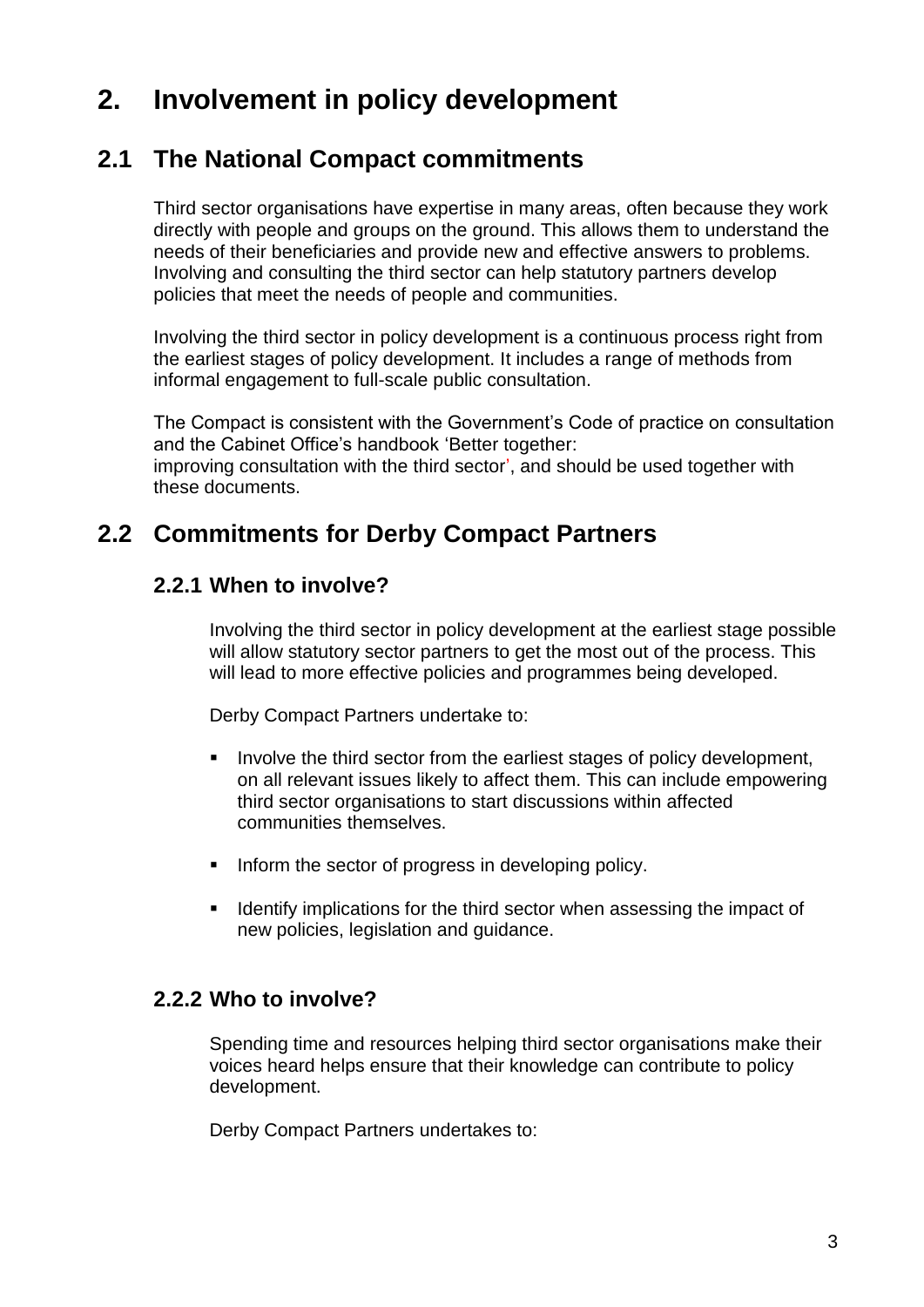- **If Identify and remove barriers, such as language barriers, which may** prevent third sector organisations from contributing to policy development.
- **Encourage and facilitate responses from the full range of third sector** organisations that are likely to have a view.
- Support the development of third sector infrastructure. Infrastructure bodies enable third sector organisations to help people and communities more effectively, through services such as capacity building, representation and other forms of support.
- I Identify where there are costs to third sector organisations as a result of partnership work with the statutory sector and offer support on a clear and consistent basis. This can be especially important for infrastructure bodies that are helping to organise or run consultations.

#### **2.2.3 How to involve?**

Third sector organisations can provide stronger and better-informed responses if the consultation methods used are suited to the purpose and audience, and if enough time is given for people to respond. Either formal or informal consultation methods may be appropriate depending on the circumstances and on the type and sizes of the organisation

- Avoid compromising or undermining the independence of third sector organisations (whatever financial or other relationship may exist between them).
- Give notice of forthcoming consultations so that organisations can plan ahead.
- **Publicise consultation exercises widely and make sure they are** accessible to the people they are intended to reach.
- Use a variety of different consultation methods and explain the reasons for selecting them.
- **Explain which matters are open to change as a result of the consultation** and which are not. Provide feedback to explain how respondents have influenced policy decisions, including where respondents' views have not been acted upon.
- Allow enough time for third sector organisations to involve their service users, beneficiaries, members, volunteers and trustees in preparing responses.
- Conduct 12-week formal written consultations, with an explanation given for shorter time-frames.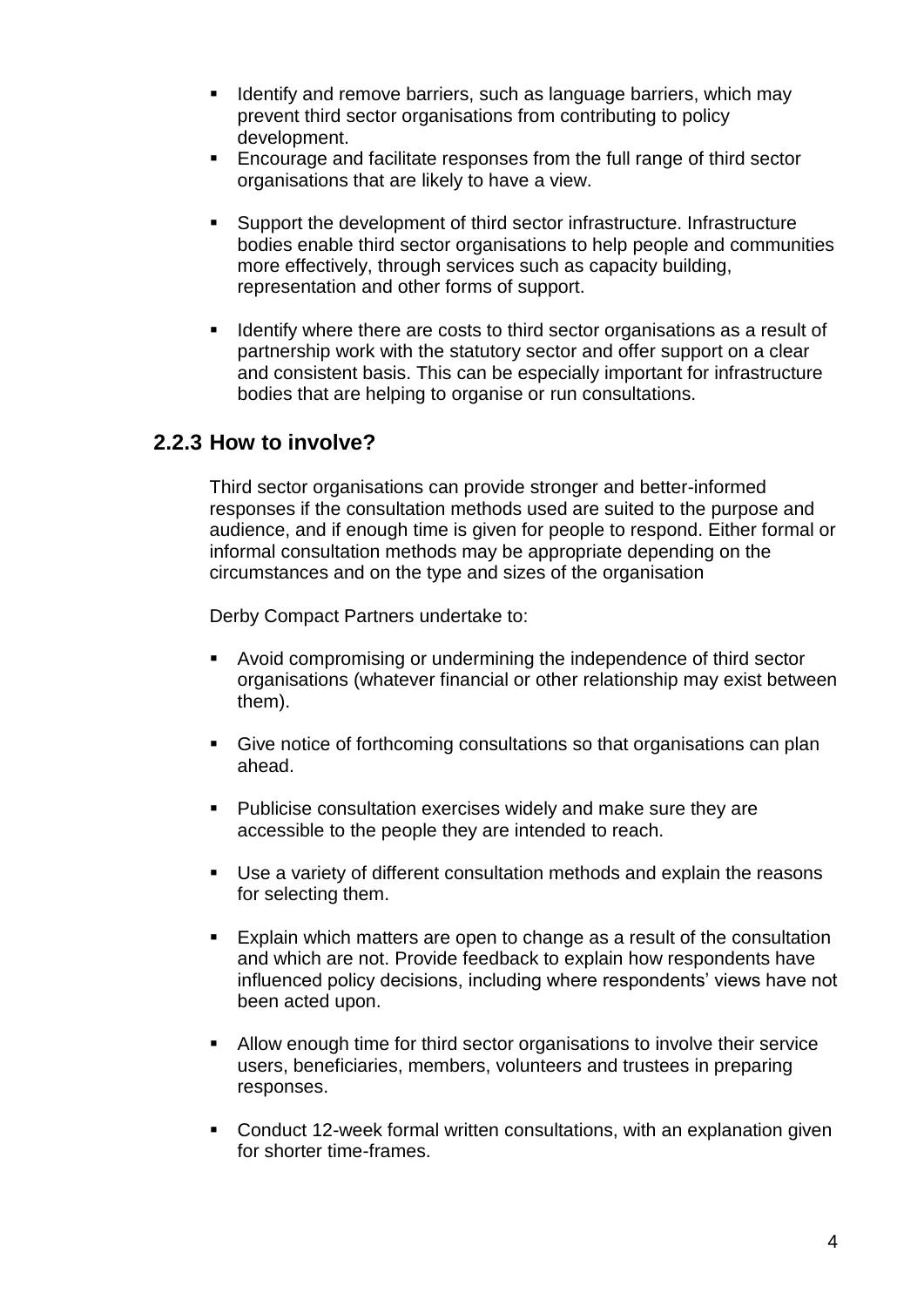Make third sector organisations aware of the consulting organisation's obligations under the Freedom of Information Act 2000. Where appropriate, protect the confidentiality of information that has been supplied by a third sector organisation for the consultation.

# **2.3 Commitments for Derby's Third Sector**

#### **2.3.1 Effective involvement**

When the third sector engages actively in policy development, it helps build partner's trust in the sector, establishing valuable links between the two sectors and encouraging the partners to commit actively to listening to third sector views.

- **Involve service users, beneficiaries, members, volunteers and trustees** when preparing responses to consultations.
- Give feedback on what information is presented to statutory sector partners and what the outcome is to everyone involved in responding to the consultation.
- Be clear about whose views are being represented and what those views are. This includes explaining whether views have been gathered directly (and from what audience), or whether the response is based on the organisation's knowledge and experience of the issues.
- Make sure all research and information that is presented to the statutory sector is accurate and credible. Explain where the information comes from and if there is conflicting evidence.
- Be aware of the consulting organisation's obligations under the Freedom of Information Act 2000. Where appropriate, respect the confidentiality of information that has been supplied by statutory sector for the consultation.
- **Promote statutory sector consultations across the third sector, where** appropriate.
- Accept that, in rare cases, consultations may need to take place in shorter time-frames than 12 weeks.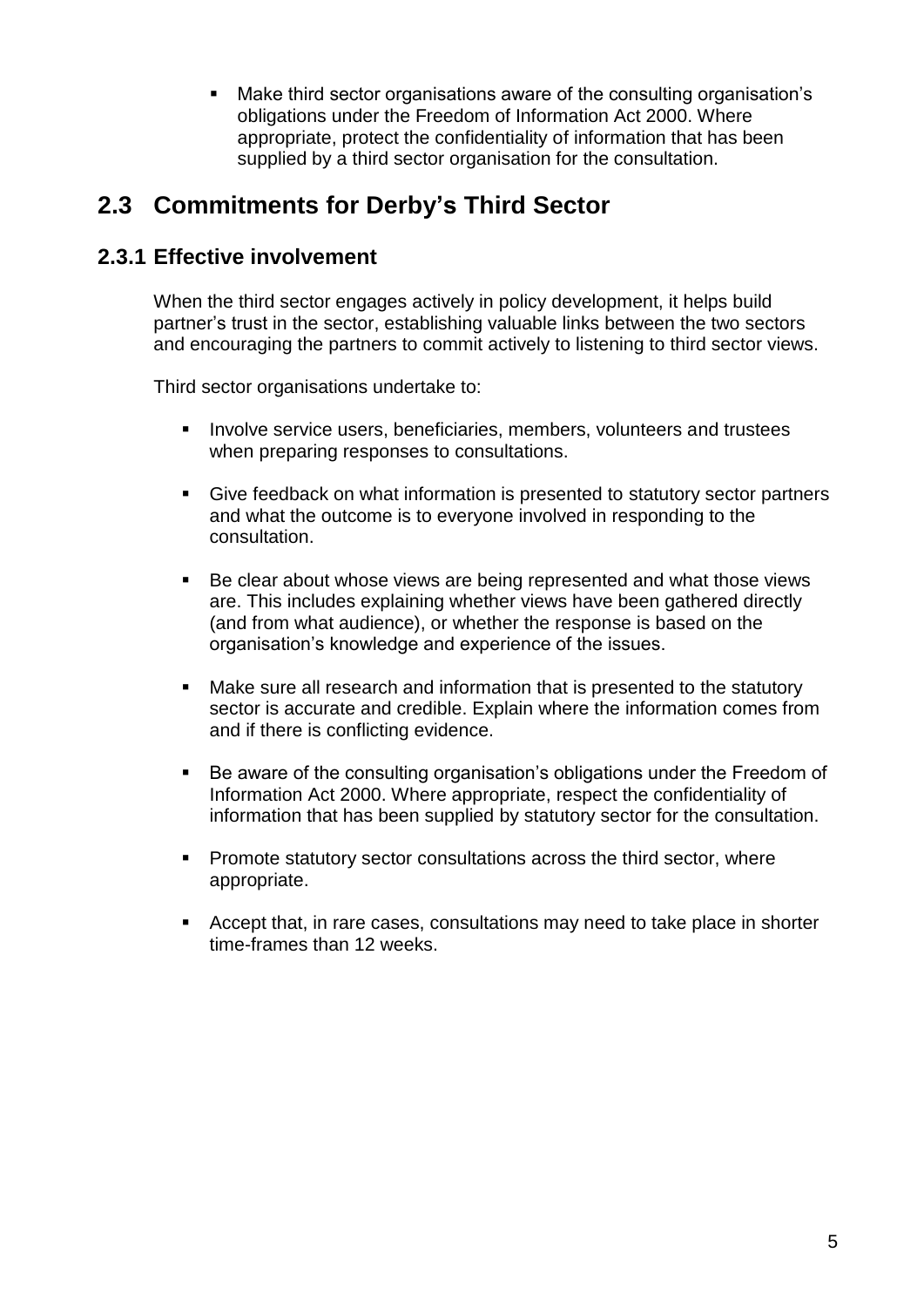# **3. Allocating resources**

# **3.1 The National Compact Commitments**

Third sector organisations, including those that receive no public funding, are often in a good position to understand what people want and how their needs can be met. By working together and co-designing programmes, the statutory sector and the third sector can deliver policies and programmes that are built around communities and individuals, meeting their needs and reflecting their choices.

This section reflects good practice in commissioning, and is relevant to the entire commissioning cycle. It is consistent with, and reflected in, the following publications:

- HM Treasury, Improving financial relationships with the third sector: guidance to funders and purchasers, May 2006
- National Audit Office, Financial relationships with third sector organisations, a decision support tool for public bodies in England, May 2006
- **HM Treasury, Managing public money, October 2007**
- National Audit Office, Intelligent monitoring, June 2009
- Cabinet Office, Principles of proportionate monitoring and reporting

## **3.2 Commitments for Derby Compact Partners**

#### **3.2.1 Planning**

Third sector organisations are often in a good position to understand people's needs and to provide innovative solutions to those needs. Involving third sector organisations in designing new programmes and services, and focusing on results, can help statutory sector to provide the right resources, identify risks and solutions, and achieve better outcomes. When done appropriately, this does not affect competitive neutrality.

- Plan new programmes and services with a focus on outcomes, providing scope for innovation wherever possible.
- Work with third sector organisations to understand public service reform and support the sector in responding to changes.
- **Begin planning programmes and services well in advance of the expected** start date, based on consultation with the third sector.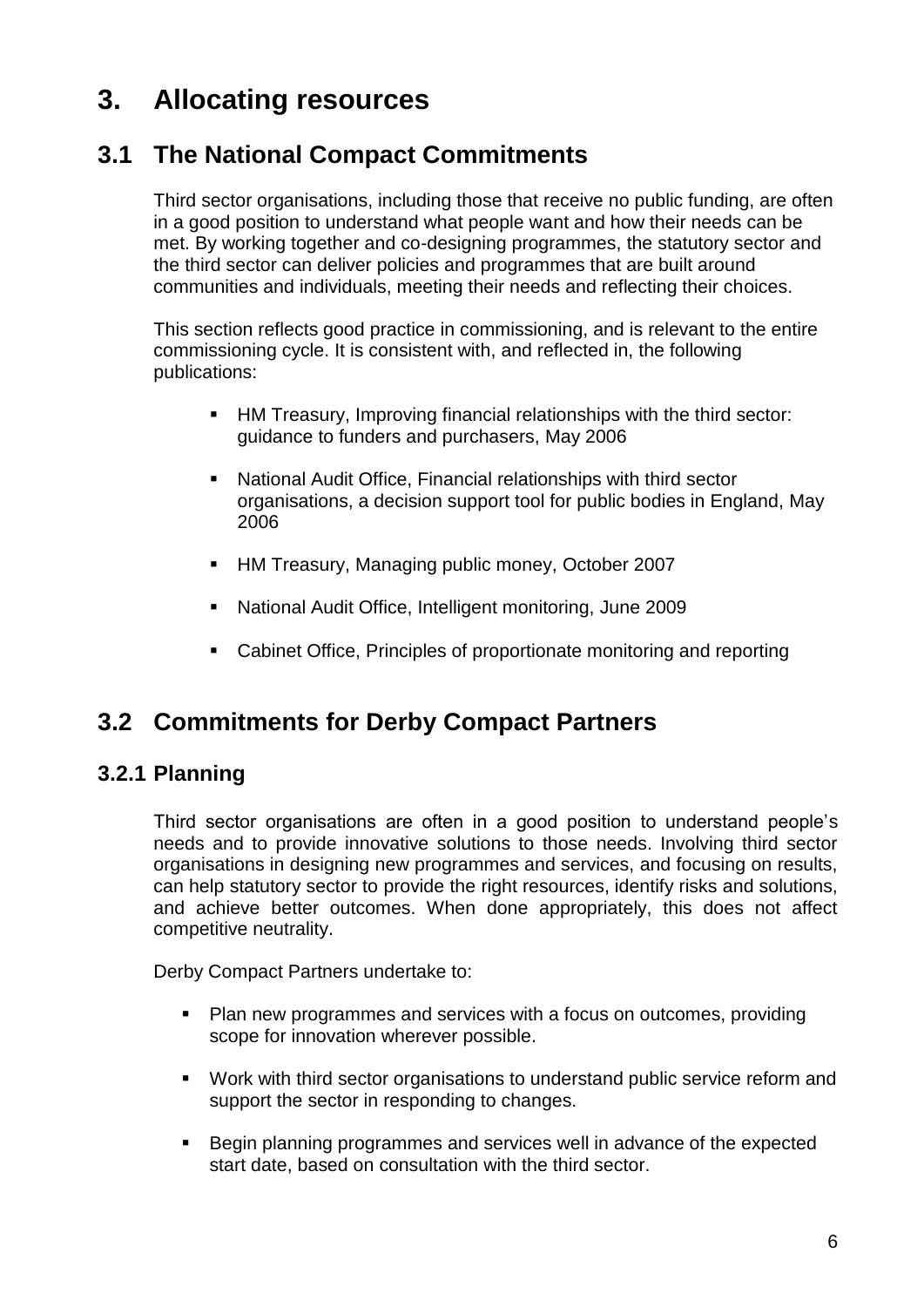**Ensure that those third sector organisations that are likely to have a view on** the programme or service are involved from the beginning.

#### **3.2.2 Choosing finance and funding options**

Choosing the most appropriate funding mechanism will help to secure the most appropriate organisation to deliver outcomes.

Derby Compact Partners undertake to:

- Consider different ways of funding organisations working with partners. These methods could include grants, procurement, loan finance, training, use of premises or other support. A clear rationale should be provided for the decision.
- Ensure that the size and scale of the funding arrangement reflects the project's objectives and attracts those organisations best placed to deliver the required outcomes.
- Advocate that prime and sub-contractors and all other public and private bodies distributing public money work within the Compact by making it a requirement of funding arrangements.
- Apply the Compact when distributing European funding. Where conflicts arise with European regulations, discuss the potential effects and possible solutions with the third sector organisation.

#### **3.2.3 Application and bidding processes**

A well-managed application process that is proportionate to the desired objectives will encourage a diverse range of organisations to apply, helping to ensure that the most appropriate organisation is found for the role.

- ensure that application documents are:
	- $\checkmark$  Publicised widely
	- $\checkmark$  Proportionate to the nature of the risk and the amount of funding being allocated
	- $\checkmark$  Contain enough information to allow organisations to make informed decisions.
- ensure that application and bidding processes across funding bodies are consistent with overarching Office of Government Commerce (OGC) guidance on public procurement.
- allow enough time for organisations of all sizes to apply, as well as for consortia and partnership working bids.
- be clear about how bids will be assessed.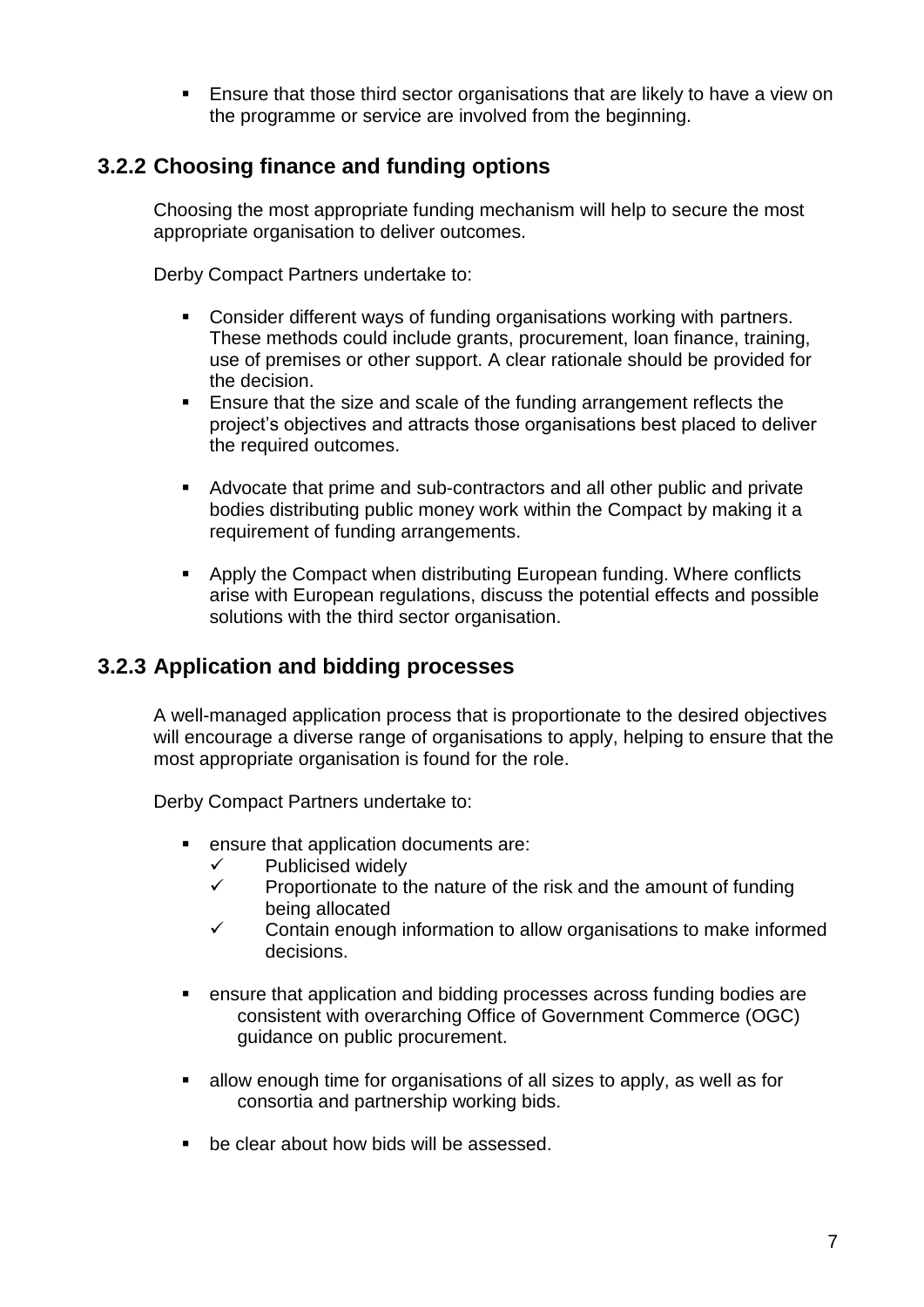**nake decisions on the basis of value for money. This may include taking** into account the wider community benefits at the award stage or when identifying procurement needs.

#### **3.2.4 Understanding costs**

Funding bodies have an interest in ensuring that organisations can manage and administer their activities effectively. Support functions are vital to achieving this.

Derby Compact Partners undertake to:

- Recognise that it is appropriate to include relevant overhead and administrative costs in applications.
- **Accept the recovery of costs associated with volunteering, such as** managing volunteers and reimbursing expenses.
- Be consistent across sectors when requesting cost breakdowns from organisations.

#### **3.2.5 Making decisions**

Award criteria should be designed to allow the funder to select the provider that is best placed to achieve best value for money.

Derby Compact Partners undertake to:

- Commit funding for three years or more. If this is not the best way to deliver the best value for money, it should explain clearly what alternative funding arrangements could deliver the same outcomes.
- Make funding decisions and inform organisations at least three months in advance of the expected start date. Any departure from that time-scale should be justified and explained.
- **Provide constructive feedback to unsuccessful organisations.**

#### **3.2.6 Agreeing delivery terms**

Agreeing terms in advance ensures a clear and shared understanding of respective responsibilities and allows the organisations involved to focus on delivery.

- Discuss the risks to the project and agree delivery terms before a financial agreement is signed.
- Allocate risks to the organisation(s) best equipped to manage them. Ensure that delivery terms and risks are proportionate to the nature and value of the opportunity.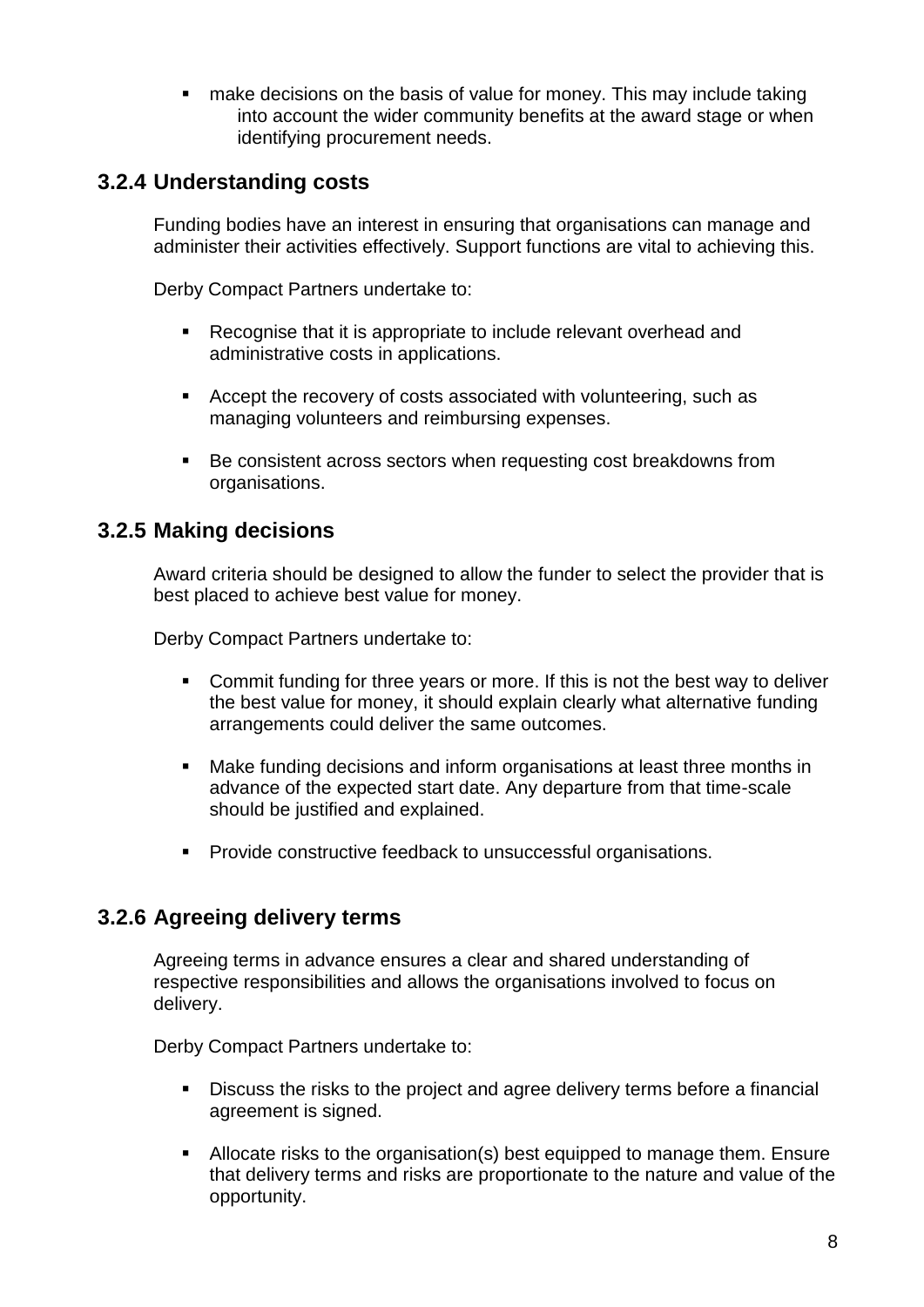- Agree a process for managing performance and responding to changing circumstances before signing a financial agreement.
- For grants, agree how under-spend will be managed.

#### **3.2.7 Making payments**

Payment terms which suit the type of service and the organisation involved will increase the likelihood of the desired outcomes being achieved.

Derby Compact Partners undertake to:

- Make payments in advance of expenditure where there is a clear need and where this represents value for money. This may be particularly relevant for grants.
- When ever possible make payments within 10 working days of invoices being received.

#### **3.2.8 Monitoring and reporting**

Appropriate monitoring reduces costs, time and resources for both sides, and means that time and effort can be focused on delivering results.

- Discuss and agree how outcomes will be monitored before a contract or funding agreement is signed.
- Be clear about what information is being requested, why, and how it will be used.
- **Ensure that monitoring and reporting is proportionate to the nature and** value of the opportunity. Focus on evidence that is meaningful to the beneficiaries of organisations, as well as to funders.
- **Consider how service users can be involved by getting their perspective of** performance.
- Aim to standardise monitoring and reporting arrangements.
- Ensure that monitoring is consistently applied to organisations in all sectors.
- If the project is encountering problems, discuss and agree a timetable of actions to improve performance before making a decision to end a financial relationship.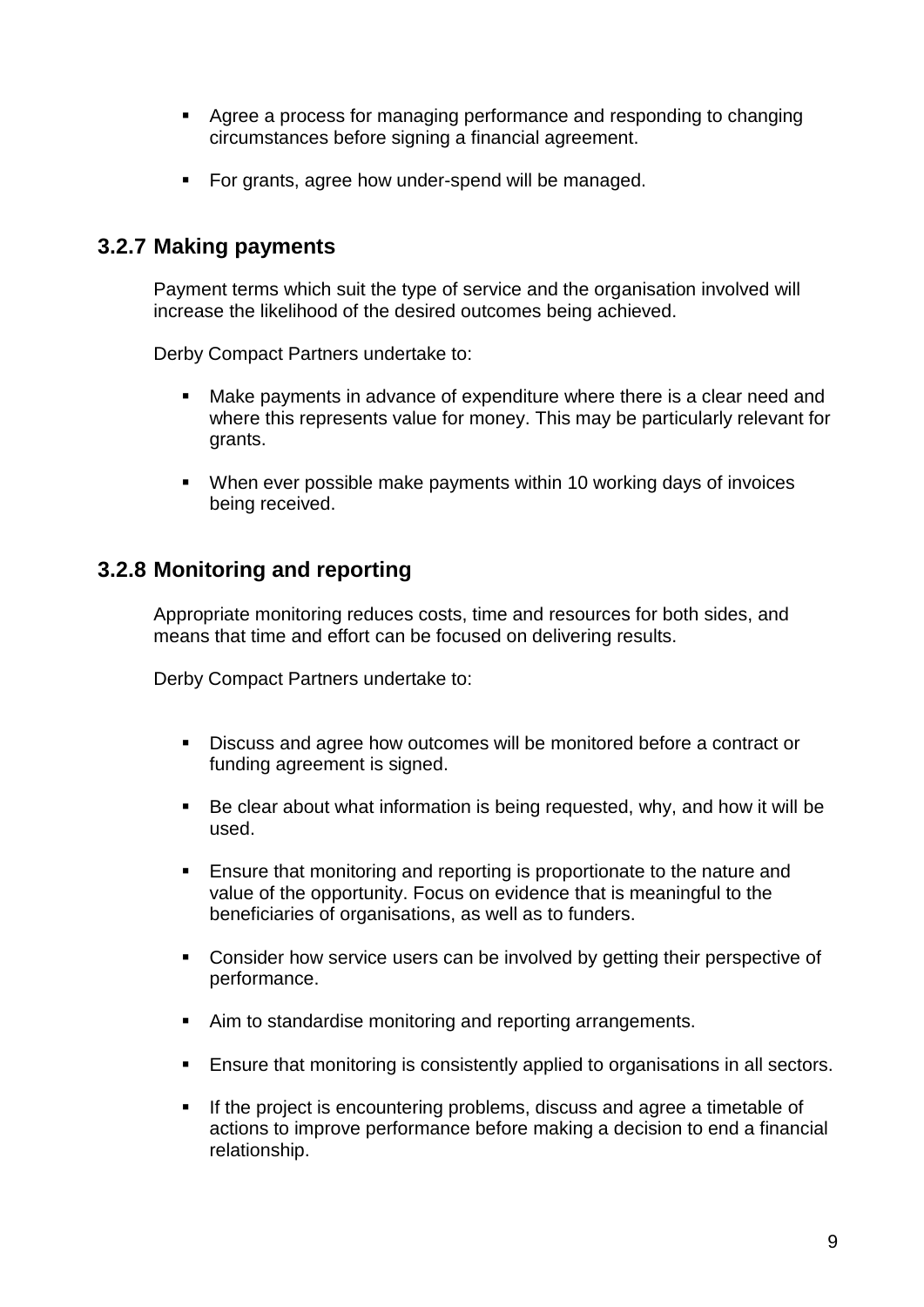#### **3.2.9 Concluding a financial relationship**

It is important to plan ahead for the end of funding, in order to reduce its negative impact on the people involved, the stability of the third sector organisation and future partnerships.

Derby Compact Partners undertake to:

- Assess the impact on beneficiaries, service users and volunteers before deciding to reduce or end funding.
- Where there are restrictions on future resources, discuss the potential implications as early as possible with third sector organisations.
- Give a minimum of three months' notice in writing when ending a funding relationship or other support, and provide a clear rationale for why the decision has been taken.
- Give organisations an opportunity to respond to the ending of funding and consider the response before making a final decision.
- Review programmes and services with relevant third sector organisations to inform future practice.

## **3.3 Commitments for the Derby Third Sector**

#### **3.3.1 Contributing to planning**

When third sector organisations contribute to the planning and design of programmes and services, it helps ensure that they reflect the needs of beneficiaries.

- **Involve users, beneficiaries, members, volunteers and trustees when** designing or reviewing programmes and services.
- **Provide feedback to contributors on information that is presented to funders** and on what the outcomes are.
- Be clear about who they are representing, in what capacity, and on what basis they are making that representation.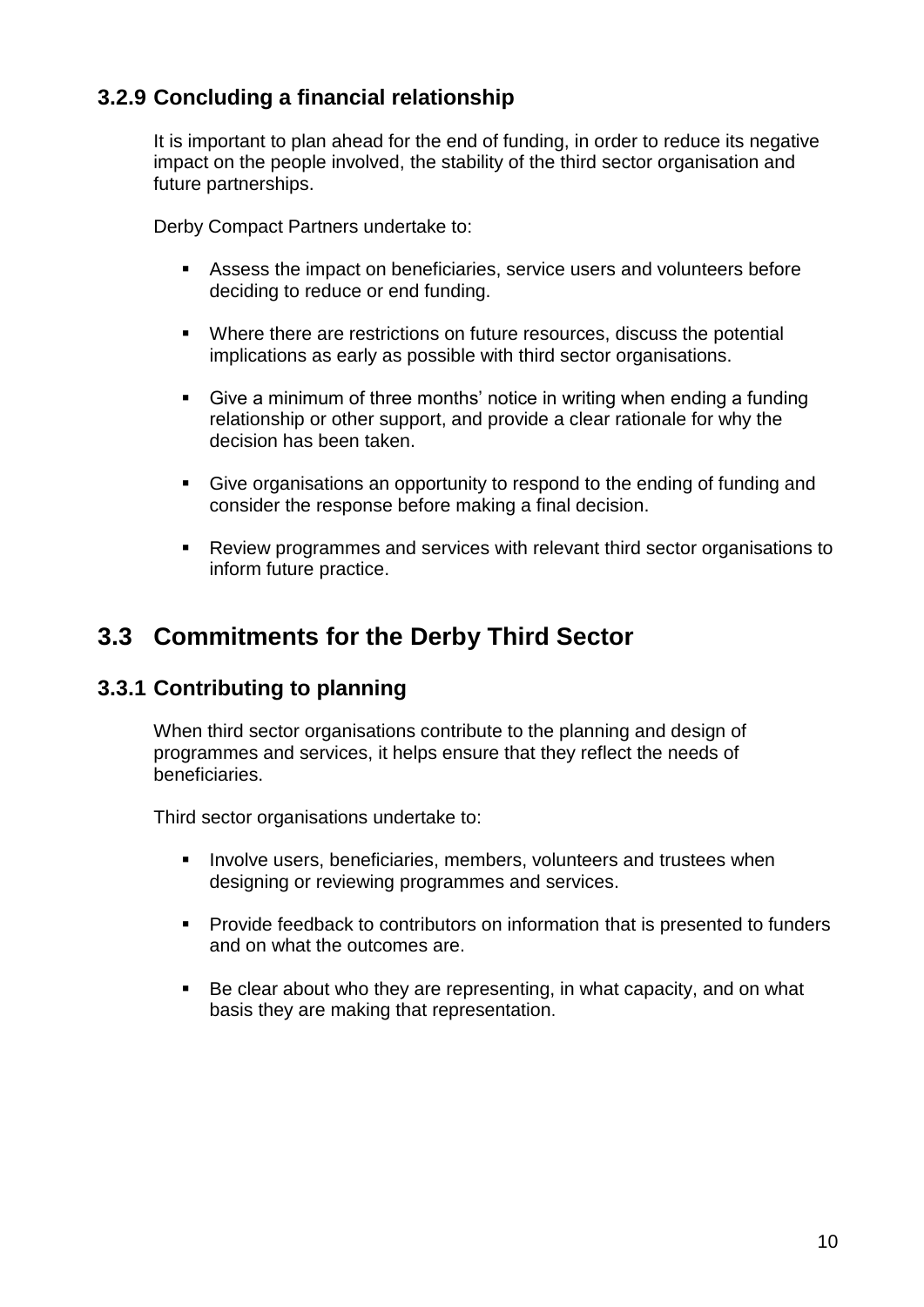#### **3.3.2 Making applications and bids**

Organisations should ensure that they are eligible to apply for funding and should check that the objectives of the funding programme or service are in line with the organisation's mission before applying.

Third sector organisations undertake to:

- Be clear on their reasons for bidding or applying to deliver programmes or services.
- Show that they understand how new funding will impact on their organisation, relate to its mission, and contribute to its income mix.
- **Ensure they have a robust and clear understanding of the relevant overhead** and associated costs to include when applying for resources
- Be clear which organisation is the accountable body in partnership or consortia working arrangements.
- Apply Compact principles when sub-contracting to other third sector organisations.

#### **3.3.3 Agreeing delivery terms**

Delivery and payment terms should be proportionate, in order to ensure that the project can run smoothly and focus on maximising outcomes for beneficiaries.

Third sector organisations undertake to:

- Have appropriate governance arrangements in place and ensure that everyone involved understands and agrees to delivery terms.
- Be clear about payment terms and, if appropriate, demonstrate why payment in advance is required.
- Recognise that it is legitimate for funders to ask for public recognition of their funding.
- Have appropriate systems in place to manage and account for finances.

#### **3.3.4 Monitoring and reporting**

Managing funding effectively requires good monitoring. It promotes better working relationships with funders and ensures that performance is managed properly.

Third sector organisations undertake to:

• Negotiate monitoring and reporting requirements before a financial agreement is made.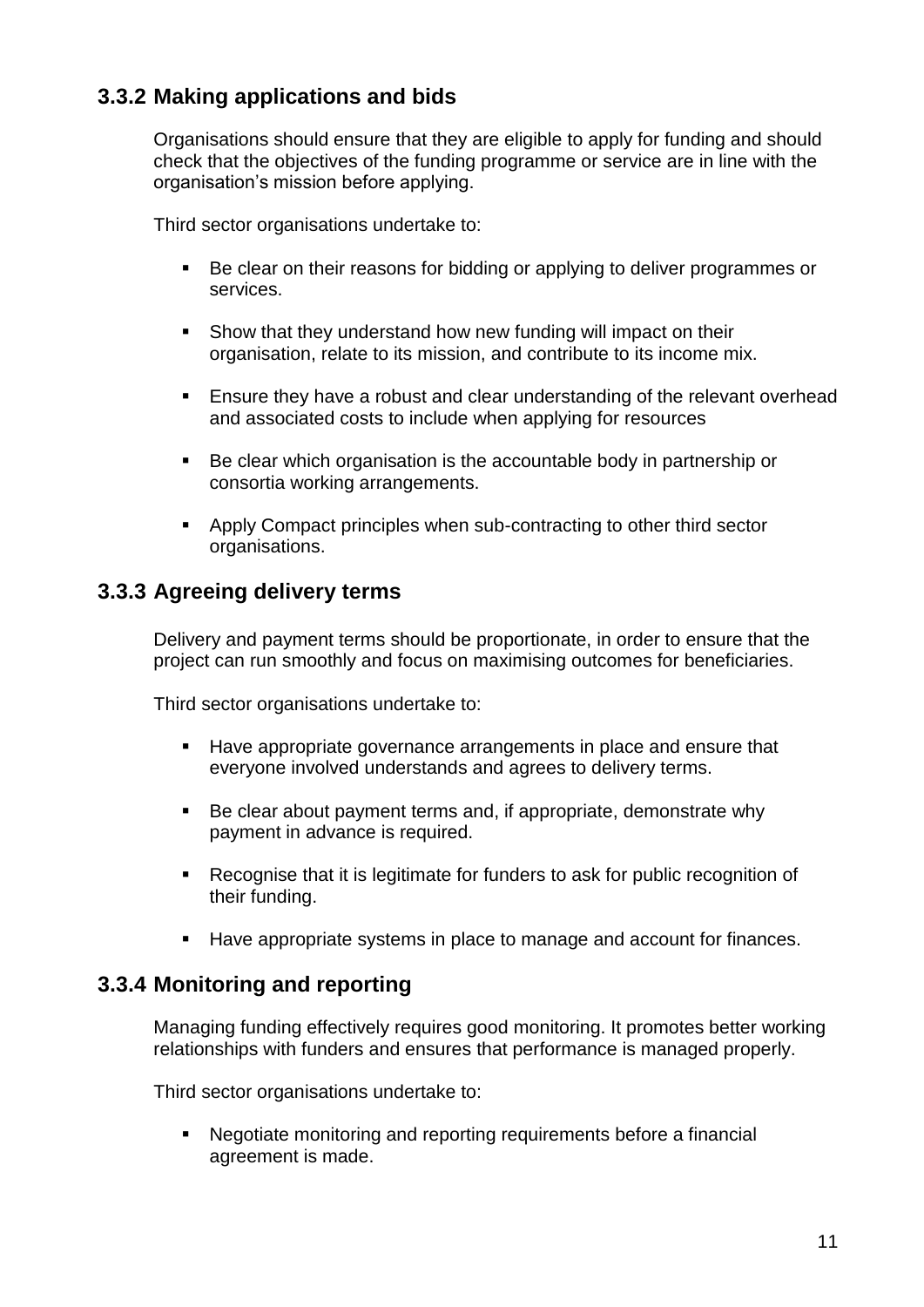- Recognise that monitoring, both internally and externally, is an element of good management practice.
- **Ensure that systems are in place to deliver the reporting required.**
- Give early notice to funders of significant changes in management, or financial or other risks.
- Be open and transparent in reporting.

#### **3.3.5 When a financial relationship ends**

Contingency planning for the end of a contract or grant helps minimise the impact on beneficiaries. Planning in this way can help with long-term sustainability.

- Plan for the end of funding to reduce any potential impact on beneficiaries and the organisation.
- Contribute positively to reviews of programmes or services to inform future practice.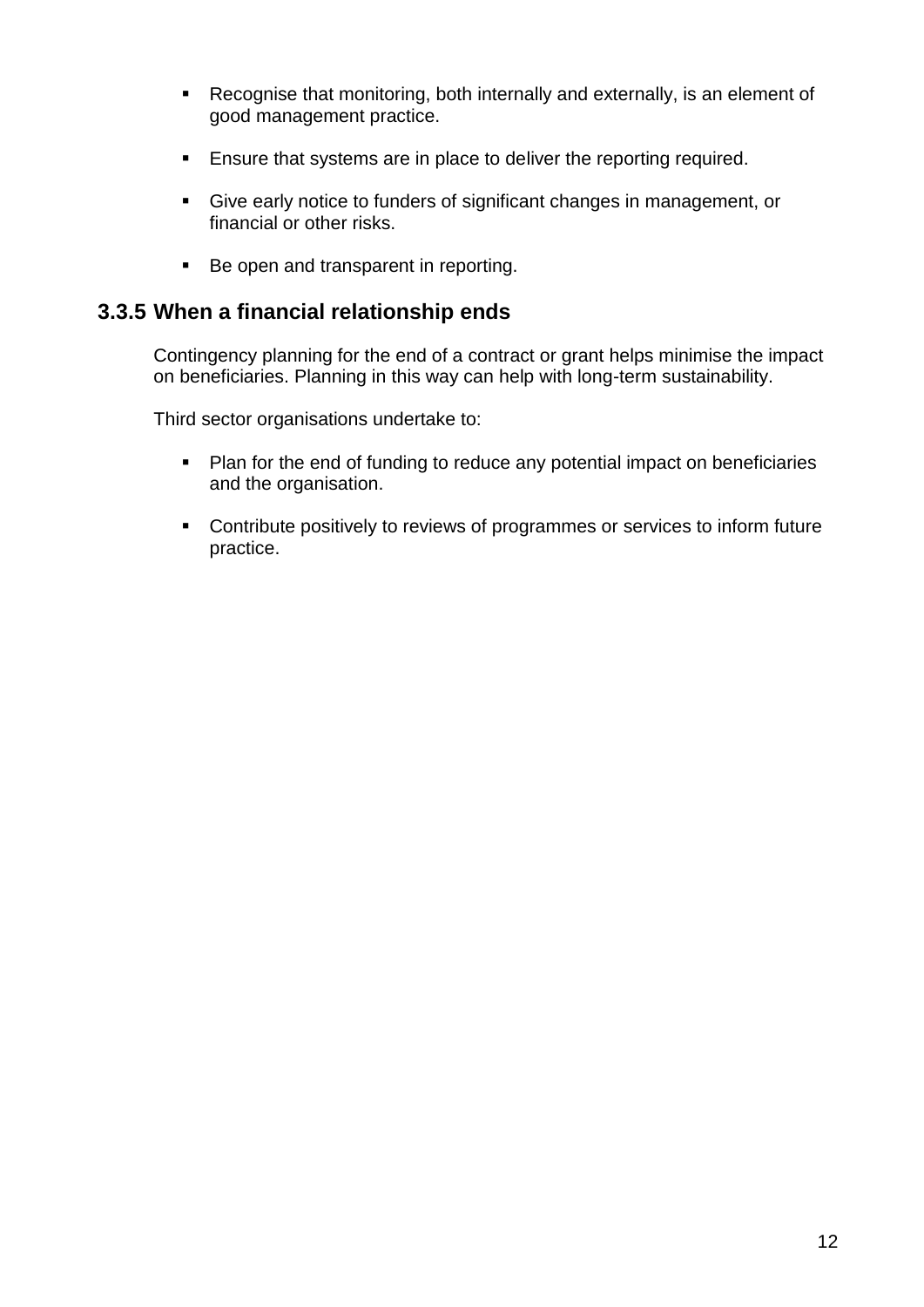# **4. Advancing equality**

# **4.1 The National Compact Commitments**

#### **4.1.1 Working together for equality**

Equality for everyone, regardless of their background, is a core value of our society, shared by the public and third sectors. Over the last four decades, discrimination legislation and related policy have played an important role in helping to make Britain a more equal society. As both society itself and equality legislation continue to evolve, it is crucial that the public and third sectors work well together to achieve equality and fairness for everyone.

This section of the Compact recognises the vital role that the third sector plays in helping to create a more equal society and sets out commitments that will help both sectors work together to achieve their equality goals.

The law protects people from discrimination on the basis of a number of different characteristics, including race, gender, age, sexual orientation, religion or belief, disability and gender reassignment.

These are referred to in this document as 'protected characteristics'. The histories and issues facing people who share these characteristics are complex and often unique. This diversity should be understood and respected.

#### **4.1.2 The role of the Third Sector in promoting equality and Diversity**

In order to work towards its equality objectives, statutory sector needs the insight and knowledge of third sector organisations working at the front line with people who have protected characteristics.

These groups have unique experiences and different issues around access to services and involvement in civil society, which should be taken into account in policy making. Whether or not third sector organisations focus their activities on people with a protected characteristic, they can provide a vital role in delivering programmes and services. They also promote community cohesion by giving people the tailored support they need to play a full part in the community.

A good working relationship between the third sector and the public sector will help to meet the needs of the people they serve or represent and reduce inequality.

The Compact plays a key role in helping this relationship to work, not just through the commitments within this section, but by ensuring that organisations which promote equality are allocated sufficient resources and benefit from effective and relevant policy development, as set out in the other sections of the Compact.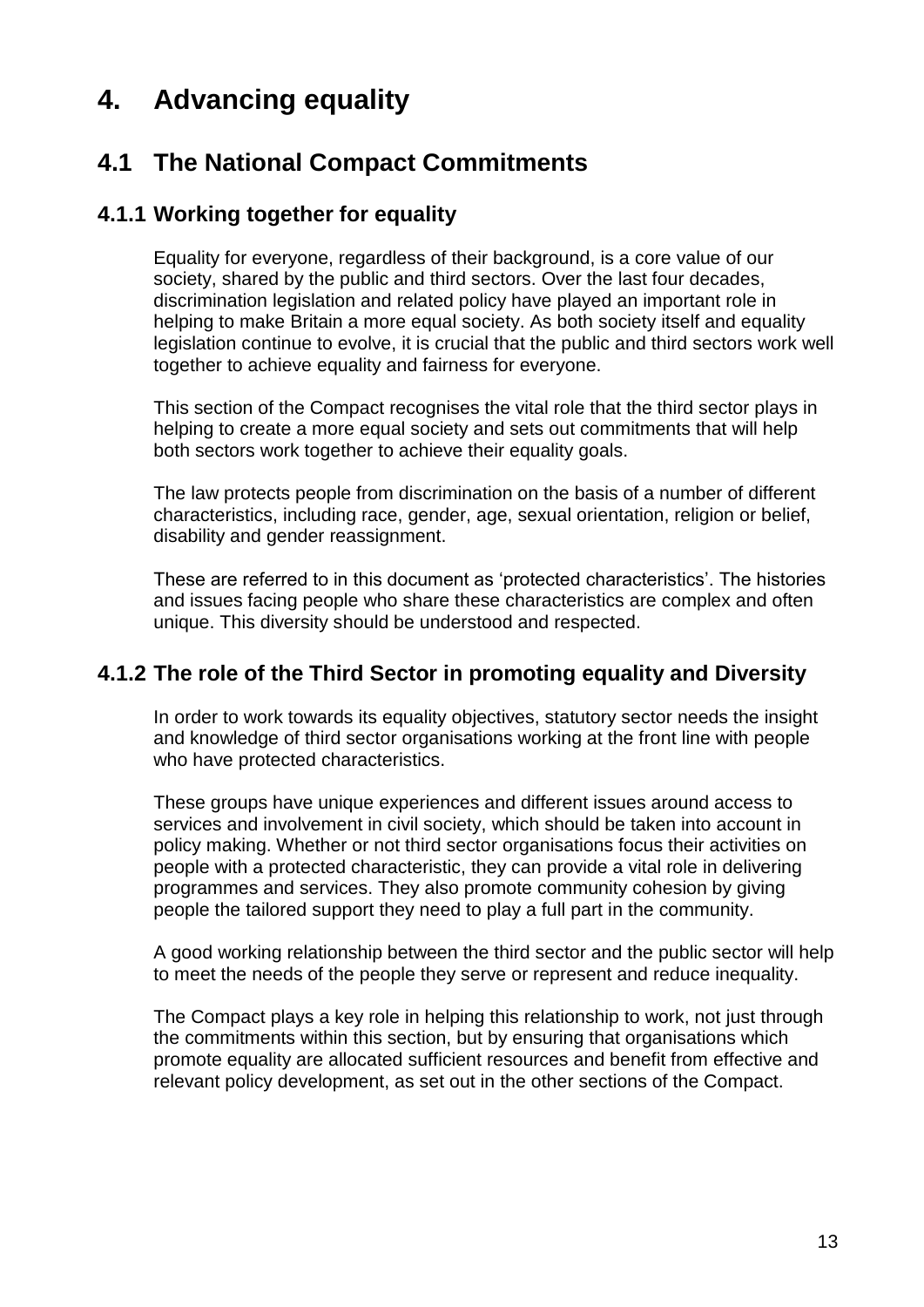# **4.2 Commitments for Derby Compact Partners**

#### **4.2.1 Promoting equality and diversity**

Promoting equality and diversity is a shared goal of the public and third sectors.

Derby Compact Partners undertake to:

- Work with the third sector towards eliminating unlawful discrimination and promoting equality of opportunity. Put strategies in place to help achieve these aims in line with existing public duties.
- Where appropriate, work with organisations in the third sector that represent people with protected characteristics, to understand their specific needs and design appropriate services.
- Ensure that all third sector organisations, including those that serve people with protected characteristics, have equal opportunities to access funding programmes. This includes access to funds to build capacity, and to prepare and deliver projects.
- Be clear about any actions on equality that third sector organisations will be expected to undertake if they are funded to deliver programmes.
- If a strategic grant is withdrawn from an organisation serving people with a specific protected characteristic, assess the need to reallocate the grant to another organisation serving the same group.
- Work with the third sector to identify and remove any barriers that prevent volunteering by people with protected characteristics.
- Continue to ensure that it is free for volunteers to access Criminal Record Bureau (CRB) checks and commit to free registration of volunteers with the Independent Safeguarding Authority (ISA). Work towards a single check for volunteers who are volunteering for more than one cause.

#### **4.2.2 Representation and infrastructure**

Both central and local government already support third sector organisations that give a voice to diverse groups. The public sector can take some simple steps to improve the effectiveness of engaging these organisations.

- Acknowledge that funding for organisations that serve people with only one protected characteristic can promote cohesion.
- Enable infrastructure organisations representing people with protected characteristics to participate in policy development, consultation or other activities, by supporting them appropriately.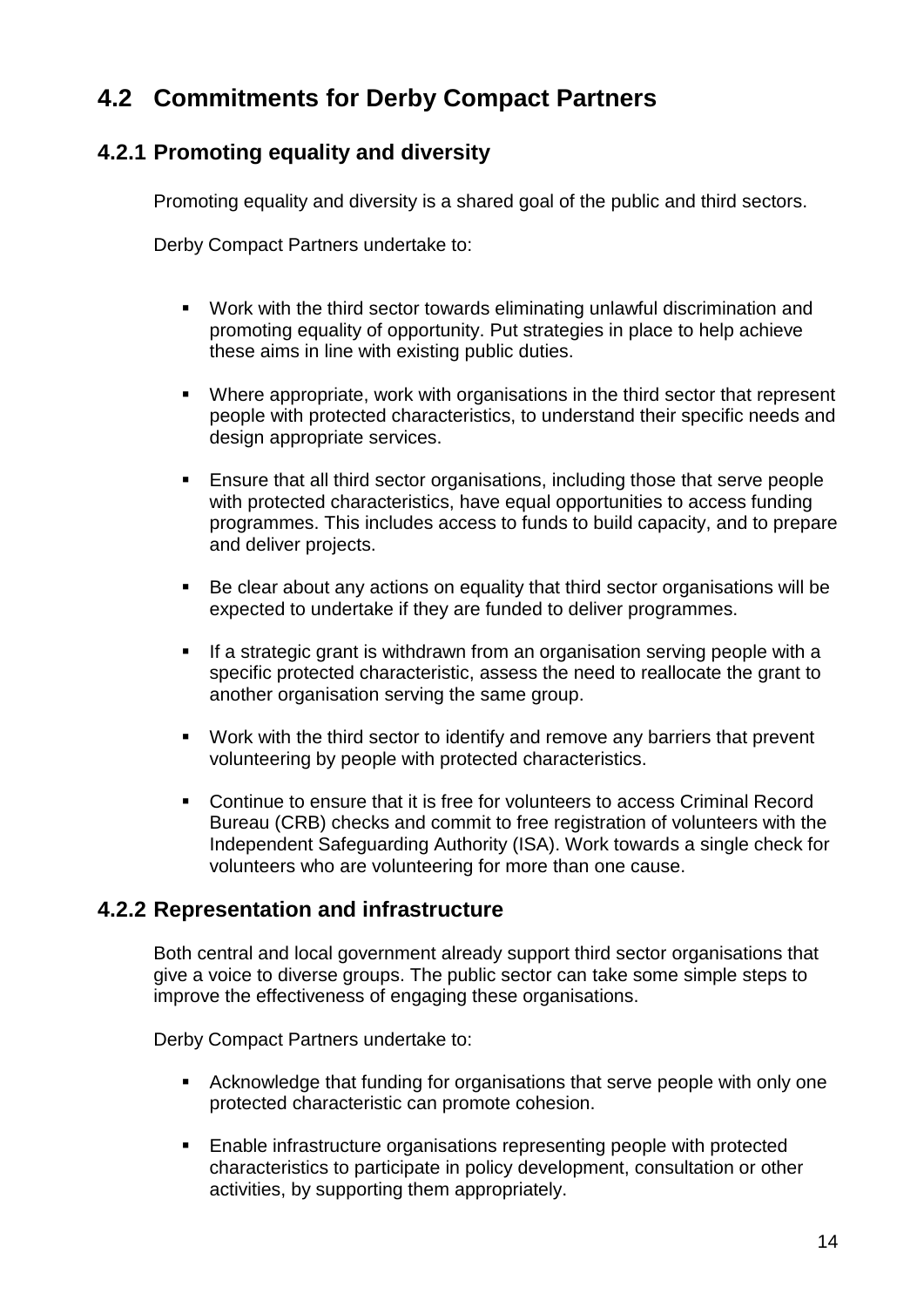Recognise that groups which involve people with protected characteristics at community level may be small or informal, and engage with these groups in a way that suits their working methods.

# **4.3 Commitments for the Third Sector**

#### **4.3.1 Promoting equality and diversity**

An important way in which the third sector can promote equality effectively is by working with the statutory sector on equality issues.

Third sector organisations undertake to:

- **Take practical action in partnership with statutory sector to eliminate** discrimination, advance equality of opportunity and build community links.
- Show committed leadership (especially at senior levels) to promote equality and, where necessary, put strategies in place to achieve it.

#### **4.3.2 Representation and infrastructure**

Third sector organisations are ideally placed to represent the views of people with protected characteristics. However, it is important that these organisations carry out this role effectively and transparently, and that their activities serve all relevant groups.

- Be clear on who is being represented and how their views have been gathered.
- When selecting representatives from organisations and communities, be clear who they represent and with what legitimacy.
- Where appropriate, support infrastructure organisations that can promote the interests of people with protected characteristics.
- I dentify groups that are in danger of being marginalised, excluded, or are currently underrepresented in voluntary activity, and put in place measures to promote their involvement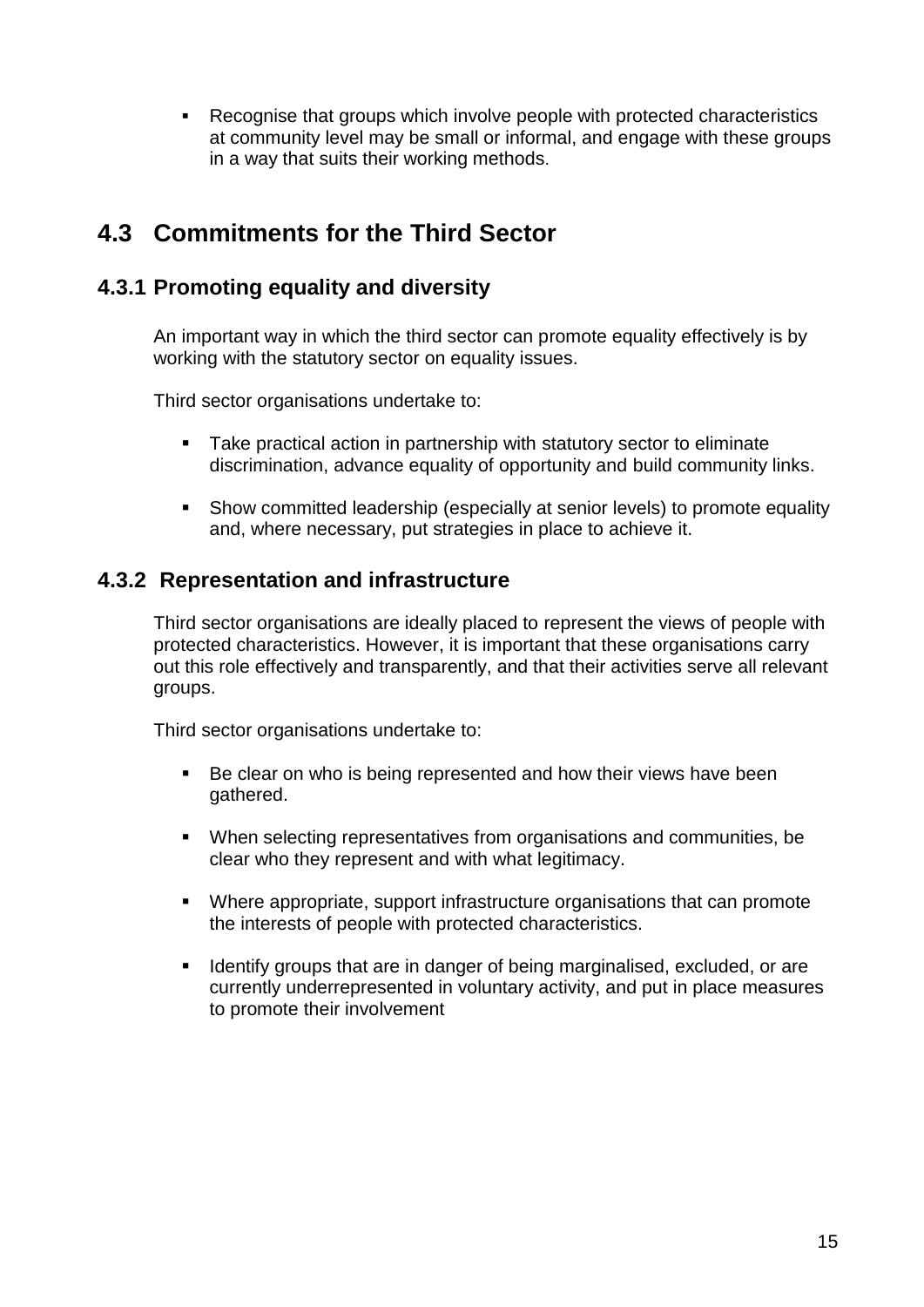

For contact details and further information, please see the Derby Compact web page: [www.derby.gov.uk/CommunityLiving/VoluntaryOrganisations/DerbyCompact.htm](http://www.derby.gov.uk/CommunityLiving/VoluntaryOrganisations/DerbyCompact.htm)